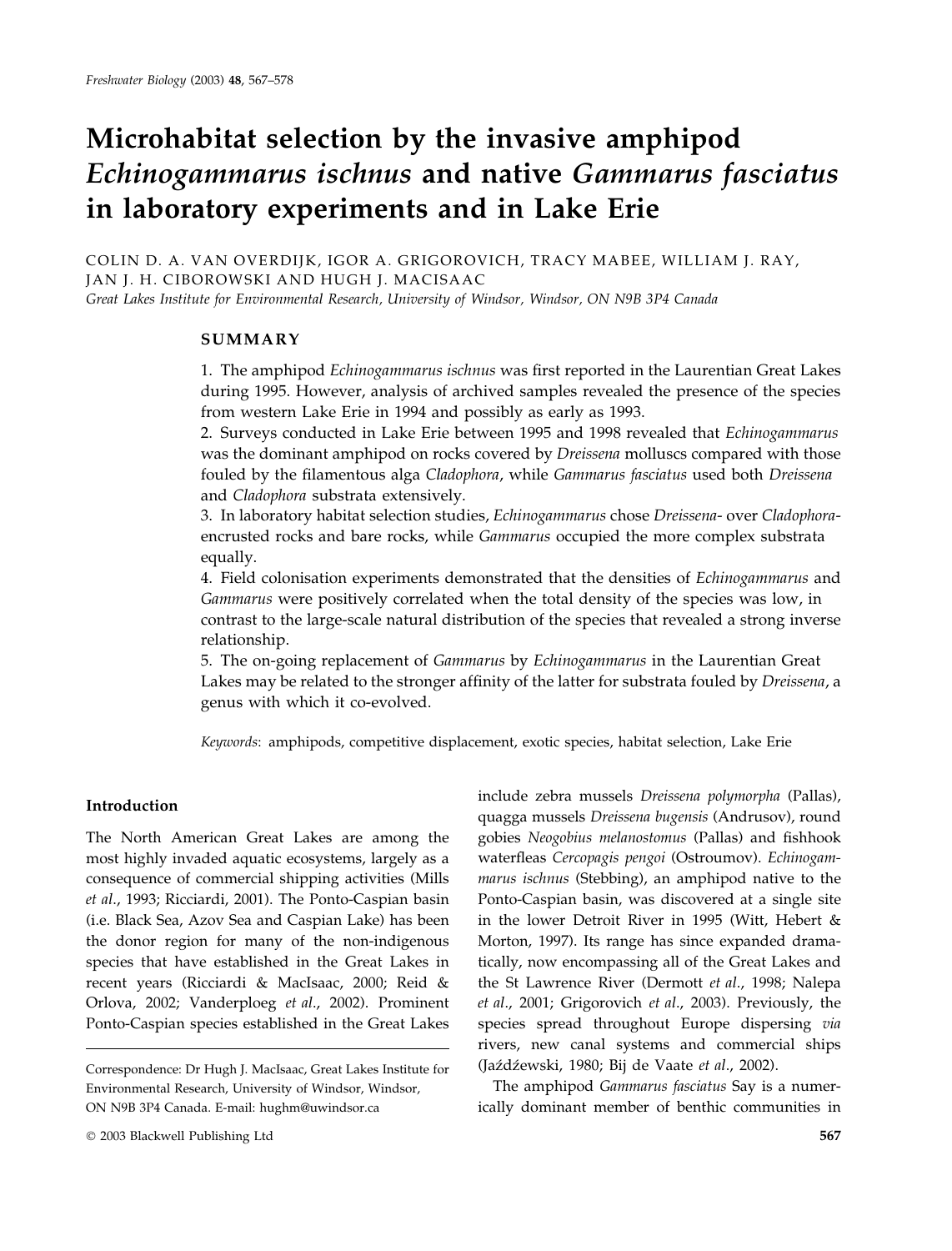many areas of the Great Lakes with large Dreissena populations. For example, Gammarus densities increased significantly in Lakes St Clair, Erie and Ontario after the Dreissena invasion, apparently owing to enhanced habitat availability (Dermott et al., 1993; Griffiths, 1993; Stewart & Haynes, 1994; Wisenden & Bailey, 1995; Botts, Patterson & Schlosser, 1996; Ricciardi, Whoriskey & Rasmussen, 1997; Bially & MacIsaac, 2000). The amphipod lives in interstitial spaces between Dreissena shells, where it is afforded refuge from predators and abiotic disturbances (Wisenden & Bailey, 1995; Bially & MacIsaac, 2000). It may also benefit from an enhanced food supply associated with the production of faeces and pseudofaeces by Dreissena (Wisenden & Bailey, 1995; Botts et al., 1996; Ricciardi et al., 1997; Kuhns & Berg, 1999).

Dermott et al. (1998) speculated that Echinogammarus was replacing Gammarus at sites surveyed in western Lake Erie. While the establishment and range expansion of Echinogammarus may be related to facilitation by the co-evolved Dreissena (see Ricciardi, 2001), to date no mechanistic or in situ studies have been conducted to assess habitat preferences of the invading Echinogammarus or its potential effects on Gammarus in the Great Lakes.

In this study, we assess the possible date of establishment of Echinogammarus and examine temporal changes in the density of Echinogammarus ischnus and G. fasciatus in western Lake Erie. Further, we examine habitat preferences of these amphipods using laboratory and field manipulation experiments, and determine whether Gammarus is adversely affected by Echinogammarus.

#### Methods

# Temporal amphipod survey

Invertebrate samples were collected in western Lake Erie during June 1994 (see Fig. 1) using a petite Ponar grab, and sieved through a 600-um mesh. In addition, epilithic invertebrates or those associated with Dreissena were collected from nearshore rocks at Pelee, Middle Sister and East Sister Islands (Fig. 1). Animals were initially fixed in 5% Kahle's solution, passed through a series of sieves  $(1-mm, 500 \text{-} \mu m \text{ and } 250 \text{-} \mu \text{m})$ , sorted by order and stored in 70% ethanol. Identity of amphipods was determined using descriptions from Witt et al. (1997). Echinogammarus and Gammarus total



Fig. 1 Location of sites sampled in western Lake Erie during 1994. Triangles represent sites where Gammarus fasciatus and Hyalella azteca were collected, squares where only G. fasciatus were collected, and circles where Echinogammarus ischnus and G. fasciatus were collected. Surveys were also conducted during 1995–98 at Middle Sister Island, as was an amphipod colonisation experiment during 1998. Animals for laboratory habitat preference experiments were collected during 1998 near Middle Sister and Walpole Islands.

body length (i.e. tip of rostrum to end of telson) was assessed using a Leica Wild M8 dissecting microscope (Leica, Heerbrugg, Switzerland), with output of images obtained from a Hitachi VK-C370 video camera (Hitachi Ltd., Tokyo, Japan) to an image analysis system (OPTIMAS, Version 6.2, Optimas Corp., Bothell, WA, USA).

Samples for amphipod species composition were collected from 1995 to 1998 near Middle Sister Island, western Lake Erie (see Fig. 1). Investigators and collection methods varied between years, thus statistical analyses are limited to 1995 and 1998 (i.e. years with consistent methods). In all cases, transects were fixed perpendicular to shore on the west and east sides of the island. Four and three transects were used in June 1995 and 1996, respectively. Six rocks, encrusted with Dreissena, were collected by self contained underwater breathing apparatus (SCUBA) at each of five different depths. Rocks were sealed underwater in polypropylene bags, brought to the surface and fixed with 5% Kahle's solution. Depths sampled in 1995 included 0.9, 1.5, 1.8, 2.7 and 3.6 m.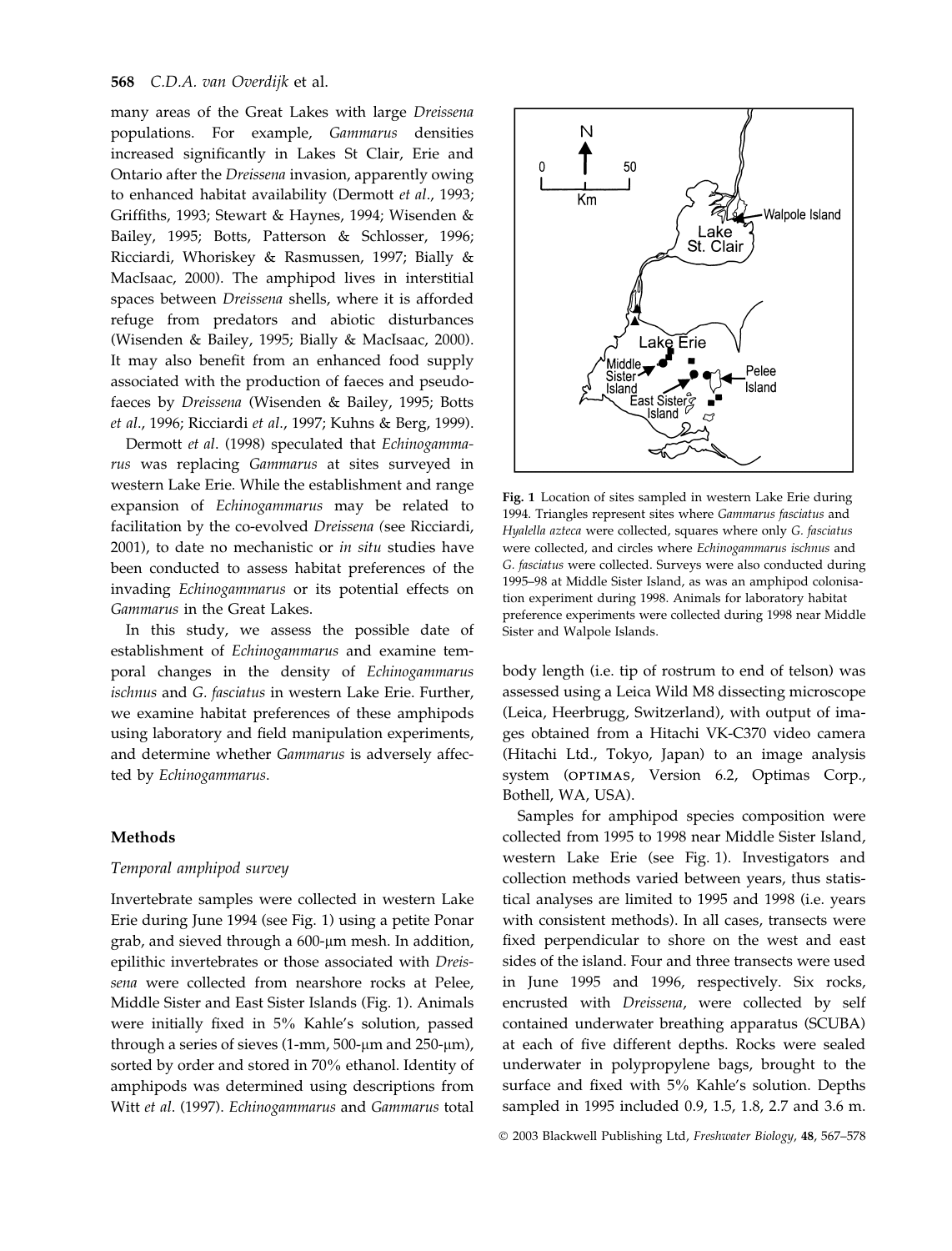During 1996 and 1997 only three transects were surveyed in the littoral zone (<3 m depth), and exact depths from which rocks were collected were not recorded. During 1997 and 1998, rocks were collected in August (late summer) rather than June (early summer) along the same transects used in 1996. During 1997 and 1998, five Dreissena-encrusted rocks and five Cladophora-encrusted rocks were randomly collected at each of five depths. Depths sampled during 1998 included 0.5, 1.0, 1.5, 2.0 and 2.5 m. Samples collected during 1996–98 were fixed in 5% sugar–formalin.

In the laboratory, all rocks were scraped clean and animals placed in separate jars and preserved in 70% ethanol (1995) or 5% sugar–formalin solution (1996– 98). Amphipods were identified using Witt et al. (1997) and counted. In 1995 and 1996, rock surface area was measured from the mass of aluminium foil required to cover the rock. Volume of rocks was assessed by water displacement in 1997 and 1998, and then converted to area  $\rm (cm^2)$  from a surface area–rock volume relationship (MacIsaac, 1996; unpublished data).

Dreissena samples were cleaned by removing shell fragments and byssal threads, blotted dry, and their wet mass recorded on an AND FX-200 electronic balance (Tokyo, Japan). Cladophora wet weight was determined on the balance after filaments were compressed between paper towels to remove excess water.

The number of amphipods collected was converted to density (nos  $cm^{-2}$ ) on the rocks from which they were collected, and densities  $log(x + 1)$  transformed prior to statistical analysis (SYSTAT, Version 8.0, Systan Inc., Evanston, IL, USA). In 1995, densities of Echinogammarus and Gammarus on rocks fouled by Dreissena were analysed separately in relation to lake depth using one-way ANOVA. If significant differences were detected, Bonferroni's test ( $\alpha = 0.05$ ) was used to explore the differences. For 1998, the density of these species was analysed using two-way ANOVA (depth and substratum), with interaction. Substrata included Dreissena- and Cladophora-encrusted rocks. A t-test was used to explore species differences in mean body length for amphipods collected as part of the 1998 field survey.

#### Laboratory experiment of habitat preference

A replicated experiment in laboratory aquaria was conducted to determine amphipod habitat choice over a 24-h period from 17 to 18 July and 13–14 August 1998. Experiments were conducted in a controlled environment chamber (21 °C and constant light) using aerated, 40-L aquaria filled with 20-L of filtered Detroit River water (Watergroup sand filter (Regina, SK, Canada) AMG-FDTX). A block of four experimental treatments, each replicated five times, was designed to assess amphipod habitat selection and interspecific interactions. Experimental treatments consisted of 50 Echinogammarus, 50 Gammarus, 25 each of Echinogammarus and Gammarus (low density), and 50 of each species (high density). Three equal-sized 'habitat' substrata randomly placed within each aquarium included: bare rocks from Middle Sister Island, Cladophora-encrusted rocks and Dreissena-encrusted rocks. The latter two-substratum types were collected at Middle Sister Island approximately 24 h before the experiment. These rocks with encrusted Cladophora or Dreissena were agitated in a bucket of water for 5 min to remove existing animals, and then transferred to experimental aquaria 24 h prior to the experiment along with the bare rock.

Study amphipods were collected at Middle Sister Island approximately 72 h before the experiment. Rocks encrusted with either Cladophora or Dreissena were agitated in a bucket of lake water for approximately 1 min to dislodge amphipods. The water in the bucket was then passed through a 1-mm sieve and amphipods retained were placed in a cooler containing lake water for transport to the laboratory. Echinogammarus ischnus and G. fasciatus were identified, sorted and held in separate aerated aquaria containing filtered Detroit River water with Elodea canadensis Michaux as a food source. Owing to the low density of G. fasciatus at the collection site, additional amphipods were collected near Walpole Island, Lake St Clair (Fig. 1) via repeated hauls of a benthic sled dredge, approximately 48 h before the experiment. The amphipods collected were retained on a 1-mm sieve, identified, separated and placed into their respective holding aquaria.

Healthy, mature amphipods of varying size and sex were randomly selected from holding tanks, counted and placed into separate 1-L mason jars filled with filtered Detroit River water, following which one block of each of the four treatments was initiated by decanting amphipods into experimental aquaria. This process was repeated four more times, and aquaria walls shrouded to prevent human disturbance during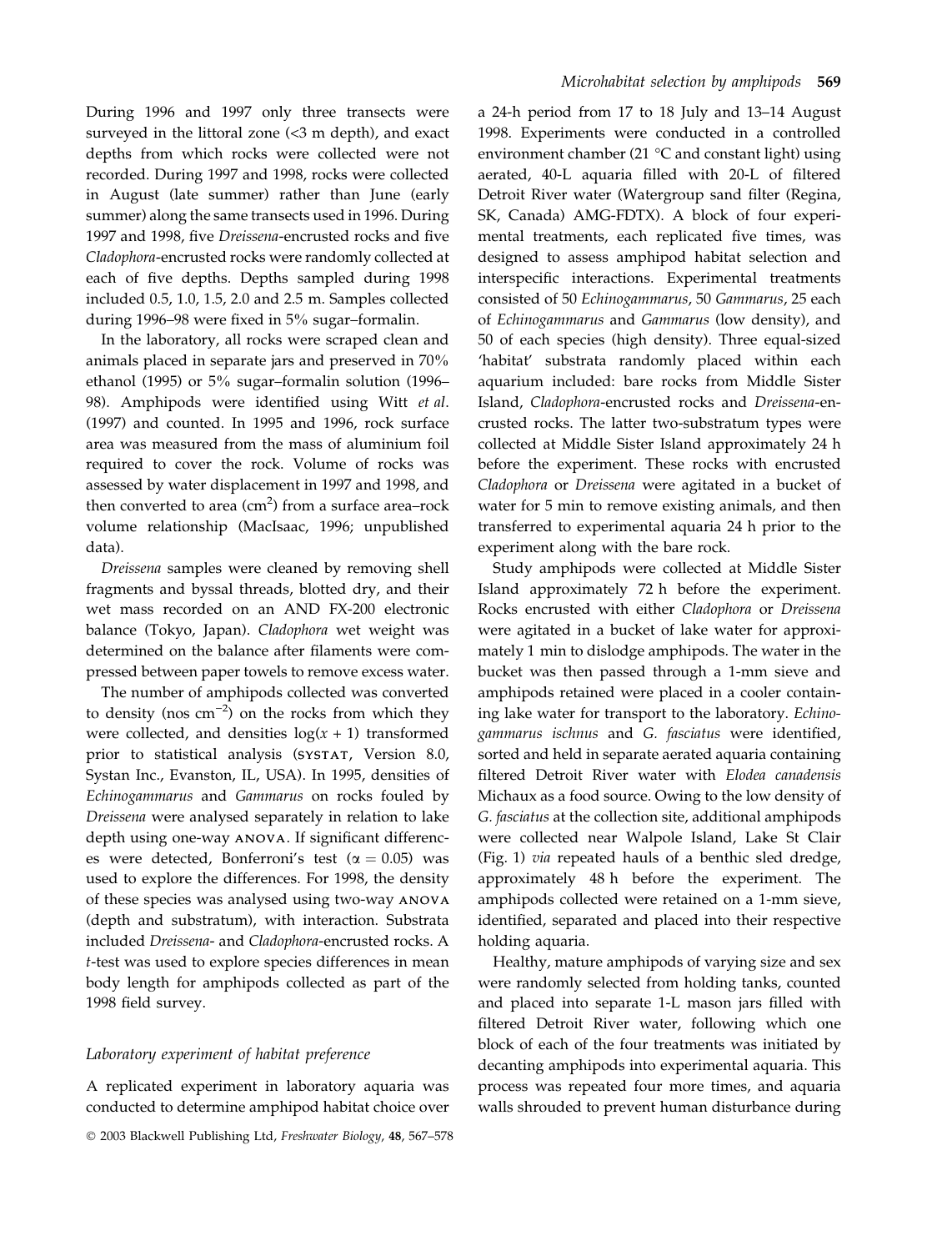the experiment and reclamation procedure. After 24-h, plastic dividers with a silicone gasket base were inserted into each aquarium to separate the rocky substrata, thereby preventing amphipods from relocating during recovery. All amphipods were thus associated with a substratum at the end of each experiment. Rocks were removed, one at a time from each aquarium, rinsed with filtered Detroit River water, and amphipods collected on a  $40$ - $\mu$ m-mesh sieve. Animals were placed in vials and preserved in 5% sugar–formalin. Amphipods that detached from a substratum while being removed were captured with a net and preserved with the others from that substratum. Amphipods were identified and counted, and the substratum upon which they settled recorded. Surface area of experimental rocks, and the biomass of encrusted Dreissena and Cladophora, was quantified as described above.

The number of amphipods retrieved from the three substrata in each aquarium was summed and the proportion of the total on each substratum determined. Some amphipods were lost during recapture or possibly because of predation or cannibalism (Dediu, 1980). The number of individuals lost did not differ across species or density treatments and ranged from 0 to 4%. In these cases, the number of amphipods retrieved was used to calculate species proportions on different habitats. Values were arcsine (square root)-transformed prior to statistical analysis. Habitat choices of, and interspecific interactions between, amphipod species were analysed using a three-way ANOVA for each amphipod species with habitat, treatment and block as main effects, and with a treatment  $\times$  habitat interaction. In one instance when this interaction term proved significant (i.e. Echinogammarus experiment in August), we used its mean square error term to test main effects. Separate tests were conducted for experiments run during July and August because conditions changed between periods (i.e. there was an interaction between date and habitat).

# Field colonisation experiment

Replicated field experiments were conducted off the east shore of Middle Sister Island between 28 and 31 July and 18–21 August 1998. Thirty rocks, encrusted with Cladophora, Dreissena, or Dreissena with attached Cladophora (Dreissena + Cladophora), were collected at the study site from 0.5, 2.5 and 2.0 m depths, respectively, using SCUBA. Rocks were sealed in polypropylene bags underwater and brought to the surface. Rocks were agitated in a bucket of lake water for 2 min to dislodge existing amphipods, following which five rocks of each substratum type were randomly selected and preserved to determine amphipod density before transplantation (control).

A transect perpendicular to the shore was established, and depths of 0.5, 1.0, 1.5, 2.0 and 2.5 m were marked with buoys. The site consisted mainly of bedrock and cobble encrusted with Cladophora and/or Dreissena. Four rocks of each substratum type, and four similarly sized bare rocks brought to the site, were randomly selected from the group of shaken rocks, sealed in polypropylene bags, and brought to the marked depths. All rocks were positioned on bedrock in a Latin square design, using SCUBA. Fluorescent painted rocks were placed at each depth on two sides of the square to aid in reclamation. After 72 h, rocks were placed into marked polypropylene bags, sealed, returned to the surface and preserved in 5% sugar–formalin. In the laboratory, all rocks (including control) underwent the same sample processing as described above.

Some control rocks contained individuals of both amphipod species before the rocks were used in experiments. Mean amphipod density from control rocks from each habitat type was subtracted from the final density on rocks of each habitat type. These amphipod densities were then adjusted for rock area and  $log(x + 1)$ -transformed prior to statistical analysis.

Separate two-way ANOVAs, with interaction, were conducted to determine the effects of habitat and depth on densities of Echinogammarus and Gammarus. Separate tests were conducted for the July and August experiments because conditions changed between periods. In cases where the interaction was significant, we employed the mean square error term in the denominator of ANOVA tests on main effects.

#### Results

#### Temporal amphipod survey

Analysis of archived samples revealed that Echinogammarus was present in western Lake Erie at least a year prior to its reported discovery in 1995 by Witt

2003 Blackwell Publishing Ltd, Freshwater Biology, 48, 567–578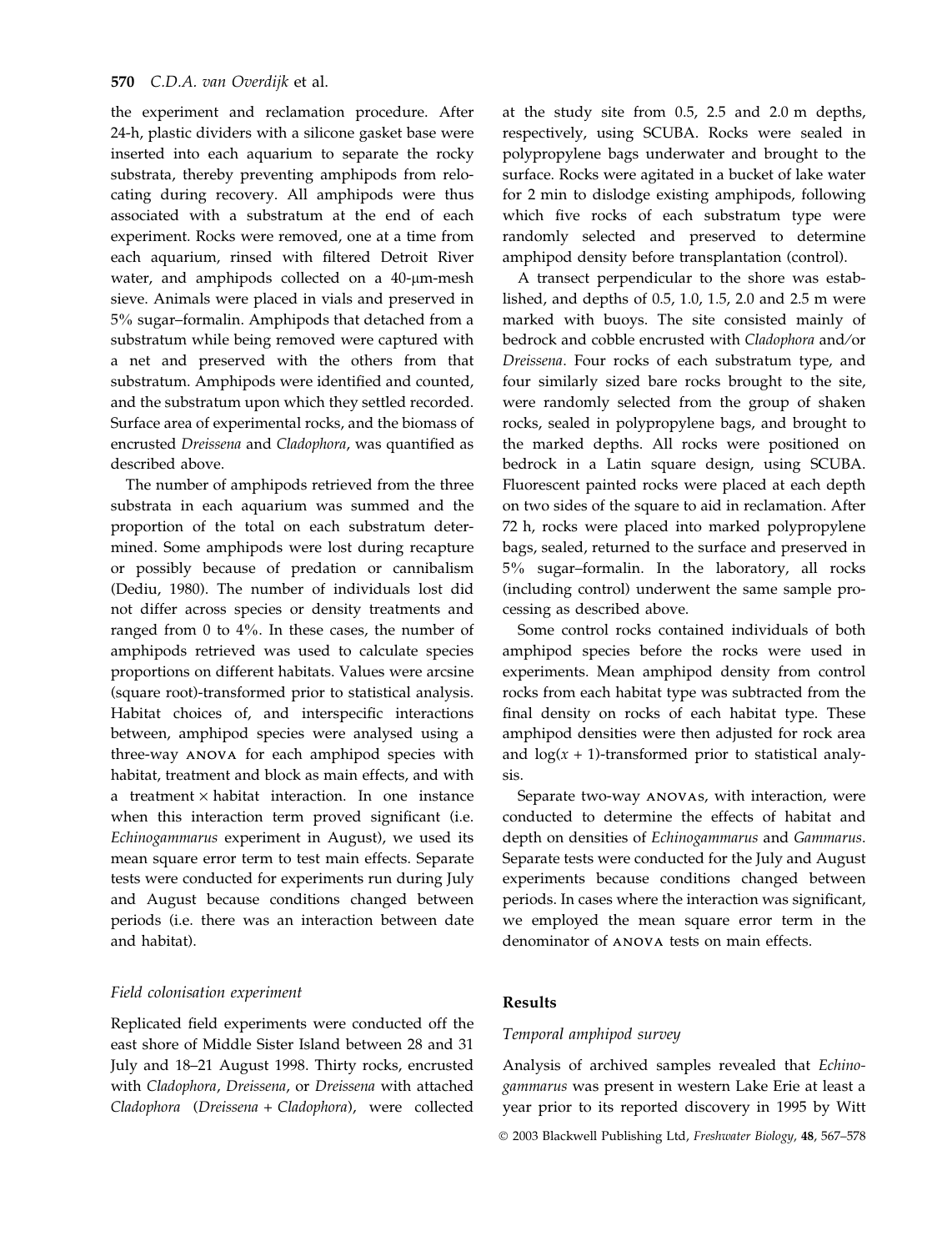et al. (1997; Fig. 1). Echinogammarus was detected in 5% of the Ponar grab samples from 1994 ( $n = 33$ ) and always at low density (0.02  $\text{cm}^{-2}$ ). However, it was commonly found on rock samples (74%;  $n = 19$ ) retrieved from each of Middle Sister, East Sister and Pelee Islands during June 1994, at a mean density of 36 per rock. Echinogammarus density was lower than that of Gammarus at all sites, and it was most abundant (average of 57 per rock) at East Sister Island. More importantly, Echinogammarus was represented by all size classes during June 1994 (Fig. 2). Mean rock area across all sampled years was equivalent to 515 ( $\pm$  9.2 SE) cm<sup>-2</sup>.

Densities of both Echinogammarus and Gammarus on Dreissena-encrusted rocks in surveys conducted at Middle Sister Island in 1995 were significantly related to site depth (ANOVAS,  $P = 0.01$ ). Echinogammarus density was lower in the shallowest water (Bonferroni test; Fig. 3). By contrast, density of Gammarus declined slightly from shallow to deeper sites (Fig. 3). In 1998, Echinogammarus density was affected by both depth  $(F_{4,140} = 2.91, P = 0.02)$  and habitat  $(F_{1,140} = 40.3, P = 0.02)$  $P < 0.0001$ ), and was consistently higher on rocks encrusted with Dreissena than on those fouled by Cladophora (Fig. 3). Gammarus abundance in 1998 was related to neither site depth nor habitat type (two-way ANOVA,  $P > 0.10$ ; Fig. 3). Abundance patterns of both amphipods during surveys conducted in 1996 and 1997 generally paralleled patterns in other years: Echinogammarus abundance was usually higher than that of Gammarus, was lowest at nearshore locations,



overall pattern that emerged during the 4 years of field surveys was of progressive dominance of the amphipod community by Echinogammarus at the expense of Gammarus. Indeed, the species exhibited an inverse pattern of density, with one species always present at low density whenever the other was present at high density (see Fig. 4a). The maximum density of Echinogammarus during 1995 was  $4.4 \text{ cm}^{-2}$ , on a Dreissena-encrusted rock without Gammarus.

and was highest on Dreissena substrata (Fig. 3). The

Microhabitat selection by amphipods 571



Fig. 3 Mean density (±SE) of Echinogammarus ischnus and Gammarus fasciatus near Middle Sister Island during 1995–98. Black and white bars represent Echinogammarus and Gammarus density on Dreissena-encrusted rocks, respectively. Checkered bars and shaded bars represent densities of these amphipods on Cladophora-encrusted rocks, respectively. Depth is measured in metres during 1995 and 1998, but is only arranged from shallowest to deepest during 1996 and 1997.

Fig. 2 Body length size distributions of Echinogammarus ischnus collected near East Sister Island in western Lake Erie during June 1994. Dotted line separates juveniles from adults ( $n = 219$ ).

2003 Blackwell Publishing Ltd, Freshwater Biology, 48, 567–578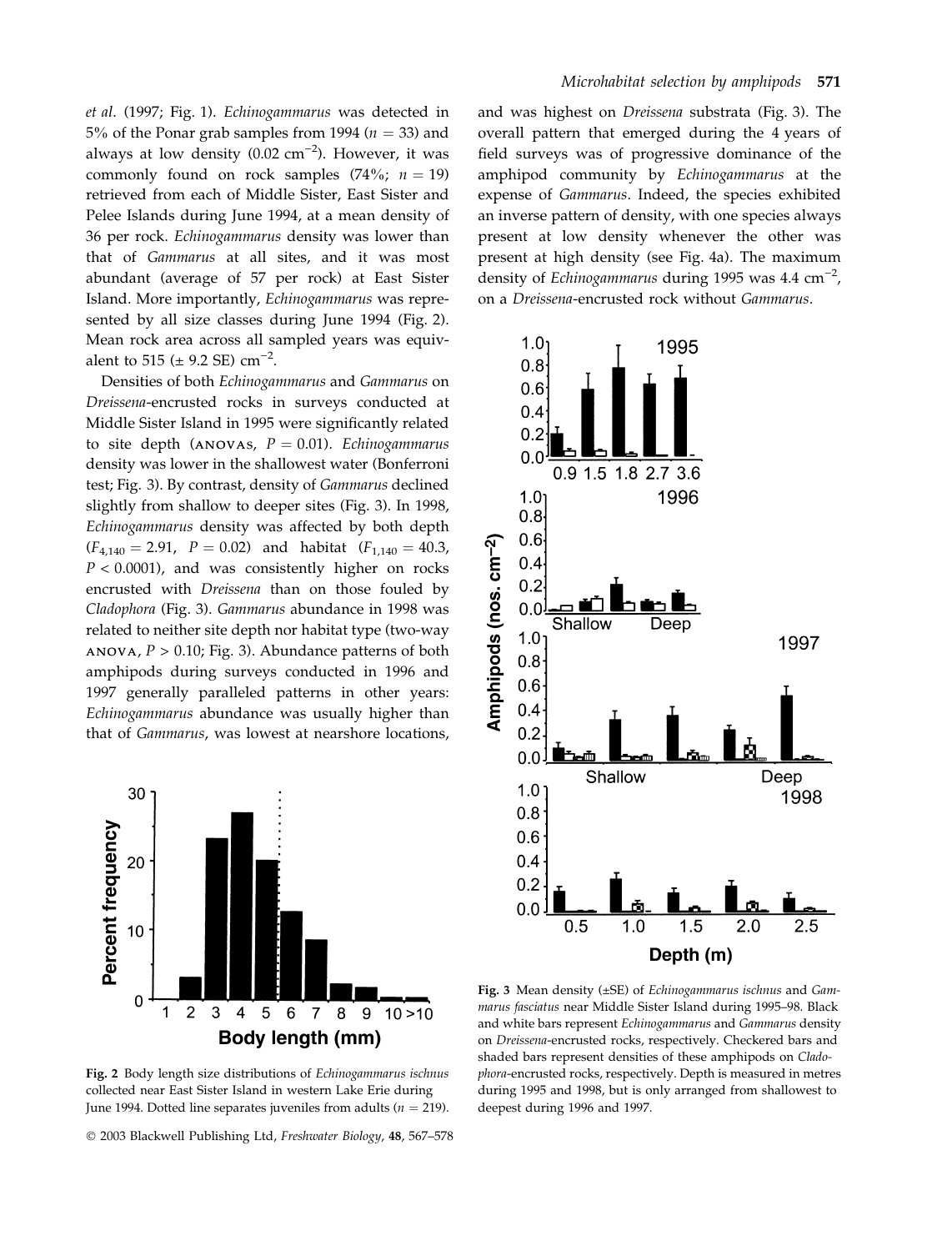

Fig. 4 Densities of Echinogammarus ischnus and Gammarus fasciatus from (a) the 1995–98 amphipod surveys, and (b) the colonisation experiment at Middle Sister Island. Note differences in scales.

Differences in the density of Echinogammarus and Gammarus were unrelated to body size, as mean body length of Echinogammarus (6.5 cm) and Gammarus (6.2 cm) did not differ statistically  $(t_{19} = 0.7,$  $P = 0.472$ ). Hyalella azteca (Saussure) was also detected in a small fraction  $\langle$ <0.03%) of samples, although always at very low density  $(0.002 \text{ cm}^{-2})$ .

#### Laboratory experiment of habitat choice

In laboratory experiments to determine amphipod habitat choice, D. polymorpha and D. bugensis accounted for an average of 97 and 3% of encountered dreissenid molluscs, respectively. Rocks contained an average of 124 and 74 mg  $cm^{-2}$  of Dreissena, and 6 and 1 mg  $cm^{-2}$  of *Cladophora*, during July and August



Fig. 5 Mean (±SE) proportion of Echinogammarus ischnus and Gammarus fasciatus on bare, Cladophora- and Dreissena-encrusted rocks in the laboratory experiment of habitat preference. Stippled bars represent treatments with 50 Echinogammarus, diagonal bars those with 50 Gammarus, while white and black bars represent treatments with 25 and 50 individuals of each species, respectively. Neutral habitat selection is indicated by the dotted line. Habitats that differed significantly (Bonferroni,  $\alpha$  = 0.05) with respect to proportion of amphipods are indicated with an asterisk.

experiments, respectively. The decline of Cladophora on rocks during August appeared to be related to senescence. Mean rock area during both experiments was equivalent to 512 ( $\pm$ 6.65 SE) cm<sup>-2</sup>. Echinogammarus had highly significant habitat preferences (ANOVA,  $P = 0.0001$ ) that were unaffected by animal density, by species composition treatment, or by experimental blocks ( $P > 0.1000$ ; Fig. 5). For example, Echinogammarus always chose Dreissena-encrusted substrata over those fouled by Cladophora which, in turn, were chosen over bare substrata.

Gammarus also had strong habitat preferences (ANOVA,  $P = 0.0001$ ) that were unaffected by animal density, by species composition treatment, or by

2003 Blackwell Publishing Ltd, Freshwater Biology, 48, 567–578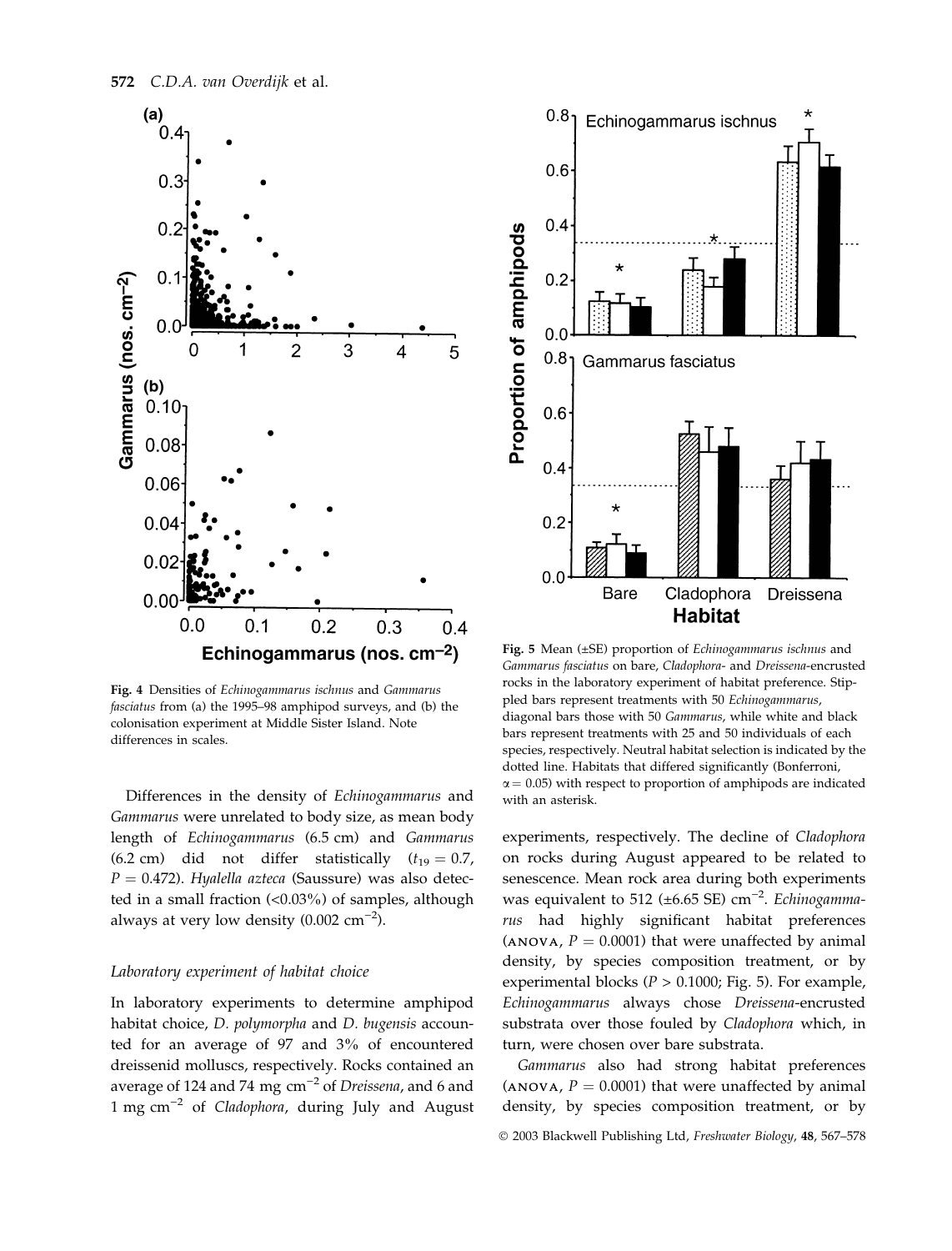experimental block (P > 0.1000; Fig. 5). Gammarus chose rocks with Cladophora and Dreissena over bare substrata. Overall selection of Cladophora-fouled rocks was much higher for Gammarus (46–53%) than Echinogammarus (18–28%; see Fig. 5).

#### Field colonisation experiment

Although we attempted to standardise rock size in the field colonisation experiments conducted near Middle Sister Island, rocks encrusted with Dreissena and Dreissena + Cladophora were smaller than bare rocks, and rocks were, on average, smaller in August than in July. Moreover, mean mussel biomass was lower (89 mg cm $^{-2}$ ) on rocks encrusted with Dreissena and Cladophora than on those with only Dreissena  $(130 \text{ mg cm}^{-2})$ , and was also lower in August (93 mg cm<sup>-2</sup>) than in July (124 mg cm<sup>-2</sup>). Species composition on rocks with mussels was 95% D. polymorpha and 5% D. bugensis. Mean Cladophora biomass was lower on rocks encrusted with Dreissena and Cladophora (2 mg cm<sup>-2</sup>) than on those encrusted

only with *Cladophora* (3 mg  $cm^{-2}$ ), and was lower during August (1 mg cm<sup>-2</sup>) than in July (3 mg cm<sup>-2</sup>). Mean rock area during both experiments was 475  $(\pm 3.91 \text{ SE}) \text{ cm}^{-2}$ .

Colonisation of experimental rocks in Lake Erie by Echinogammarus during both July and August was affected by habitat ( $P < 0.05$ ) and by an interaction between habitat and depth  $(P < 0.005)$ , but not by depth itself ( $P > 0.05$ ; two-way ANOVA; Fig. 6). For example, colonisation by Echinogammarus was always greatest on rocks fouled by Dreissena with or without attached Cladophora, and was usually lowest on bare or Cladophora-fouled rocks (Fig. 6). Total density of Echinogammarus was much higher during the August experiment  $(0.043 \text{ cm}^{-2})$  than the one conducted in July (0.021  $\text{cm}^{-2}$ ), increasing by an average of 205%. Overall density of Echinogammarus on experimental rocks was always higher than that of Gammarus, except on rocks fouled only by Cladophora (Fig. 6).

Gammarus colonisation during the July experiment was affected by both habitat ( $F_{3,58} = 20.4$ ,  $P < 0.0001$ )



Fig. 6 Mean density (±SE) of colonizing Echinogammarus ischnus (a, c) and Gammarus fasciatus (b, d) amphipods on bare (open), Cladophora- (light stipple), Dreissena- (black), and Dreissena + Cladophora-encrusted rocks (checkered) near Middle Sister Island during July (a, b) and August (c, d). \*Represents habitats in which storm events destroyed experimental units. Note different scales on (c).

2003 Blackwell Publishing Ltd, Freshwater Biology, 48, 567–578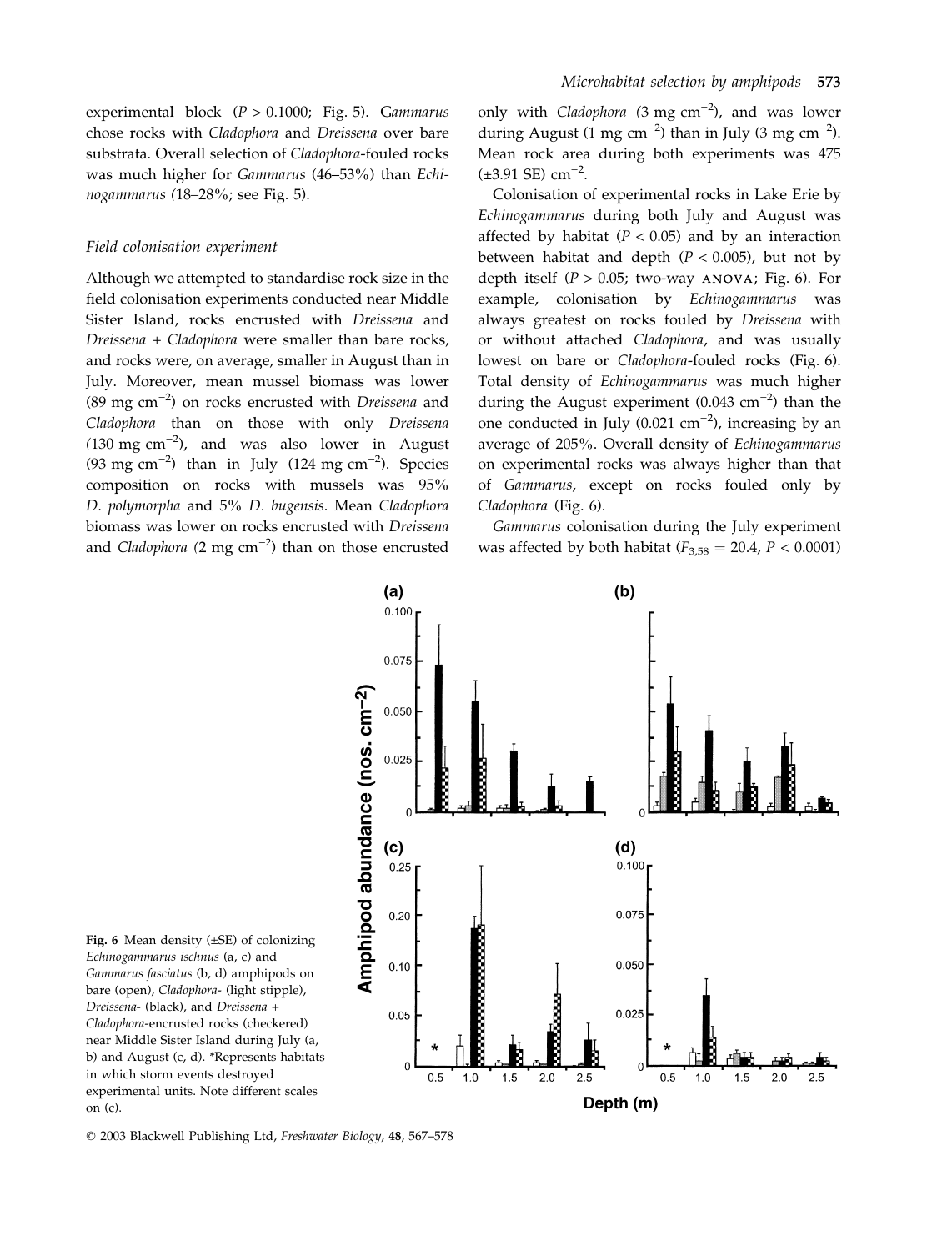and depth ( $F_{4,58} = 7.7$ ,  $P < 0.001$ ), although the interaction between factors was non-significant ( $F_{12,58}$  = 1.7,  $P > 0.05$ ). Gammarus colonisation was typically greatest on rocks containing only Dreissena, followed sequentially by those containing Dreissena + Cladophora, Cladophora, and by bare rock (Fig. 6). Colonisation was greater in shallow than in deeper waters and decreased  $45\%$  between July (0.013  $\text{cm}^{-2}$ ) and August  $(0.007 \text{ cm}^{-2})$ . During August, the effect of depth on colonisation was affected by habitat type ( $F_{9,48} = 5.6$ ,  $P < 0.0001$ ). Neither treatment nor depth effects affected Gammarus colonisation during August (two-way ANOVA,  $P > 0.10$ ).

In contrast to observed natural distribution patterns of amphipods on rocks (Fig. 4a), the colonisation study revealed that densities of Echinogammarus and Gammarus were weakly although positively correlated  $(r = 0.38, P < 0.001$ ; Fig. 4b). Overall amphipod density was, however, approximately 92% lower in the short-term colonisation studies (9.3  $\rm cm^{-2})$  than natural densities observed near Middle Sister Island  $(120 \text{ cm}^{-2}).$ 

#### Discussion

Samples collected during June 1994 in western Lake Erie revealed that Echinogammarus was present in western Lake Erie at least a year prior to its initial discovery in the Detroit River (Witt et al., 1997). Dermott et al. (1998) suggested that this amphipod was present in the western approaches of Lake Erie during 1994, a speculation confirmed in this study. Populations surveyed during June 1994 included adults and juveniles. Previous work on this species illustrated that reproduction may be confined to specific periods, or may occur year-round (see Dediu, 1980). Konopacka & Jesionowska (1995) determined that E. ischnus in Licheńskie Lake, Poland, had two distinctive reproductive peaks, one in spring when wintering adults bred, and the other in late summer when that year's spring cohort reproduced. Likewise, Mitskevich & Savateeva (1985) determined that adult (6.1–10 mm) Echinogammarus (=Chaetogammarus) ischnus present in the lower Dnieper River, Ukraine, during May 1984 were produced during late autumn 1983. Thus, if the same pattern of reproduction applies to Lake Erie, then co-occurring adults that had overwintered in the previous year would have produced juveniles present in June 1994. Yemelianova (1994)

reported that gammarid amphipods must acclimatise to new surroundings after initial invasion before initiating reproduction. Thus, while it is not possible to ascertain with certainty the year that Echinogammarus invaded the Great Lakes, available evidence is consistent with inoculation and establishment no later than 1994, and possibly as early as 1993.

Echinogammarus had a very patchy distribution during 1994 and 1995 (this study), but was detected at only a single site in the Detroit River during 1995 (Witt et al., 1997). Ten Ponar grab samples taken in the same vicinity during 1994 failed to detect it. Its presence in the Detroit River is, however, consistent with its classification as a lithophilous species that prefers large rivers (Jaźdźewski, 1980).

Echinogammarus was most abundant on East Sister, Pelee and Middle Sister Islands, respectively, during 1994 (see Fig. 1). Owing to its absence from the Detroit River, it is possible that this species invaded island sites in the western basin of Lake Erie via the Pelee Passage from the central basin. This pattern of invasion would be consistent with its rapid dispersal in Europe (Jaźdźewski 1980; Jaźdźewski & Konopacka, 1993).

Ours is the first study to examine the specific habitat preferences of Echinogammarus and Gammarus. Habitat preference experiments conducted in the laboratory and in western Lake Erie revealed that both amphipod species chose complex substrata to bare rock, but that these preferences differed between species, and were subject to seasonal and depth effects. For example, Echinogammarus strongly chose Dreissena- over Cladophora-encrusted rocks and bare rocks in laboratory experiments (Fig. 5), and had significantly higher densities on all substrata with Dreissena in field colonisation experiments (Fig. 6). By contrast, Gammarus occupied Dreissena and Cladophora substrata equally in laboratory experiments, and exhibited temporally variable selection in field colonisation trials (Fig. 6). In these experiments, Gammarus densities were lower on rocks containing Dreissena and Cladophora than on those encrusted only with Dreissena. However, the magnitude of this difference declined as lake depth increased. Gammarus density also decreased on Cladophora-encrusted rocks during August, possibly because of a diminution of Cladophora on the rocks associated with seasonal senescence (Bocsor & Judd, 1972; Shear & Konasewich, 1975). Thus, seasonal senescence of Cladophora appeared to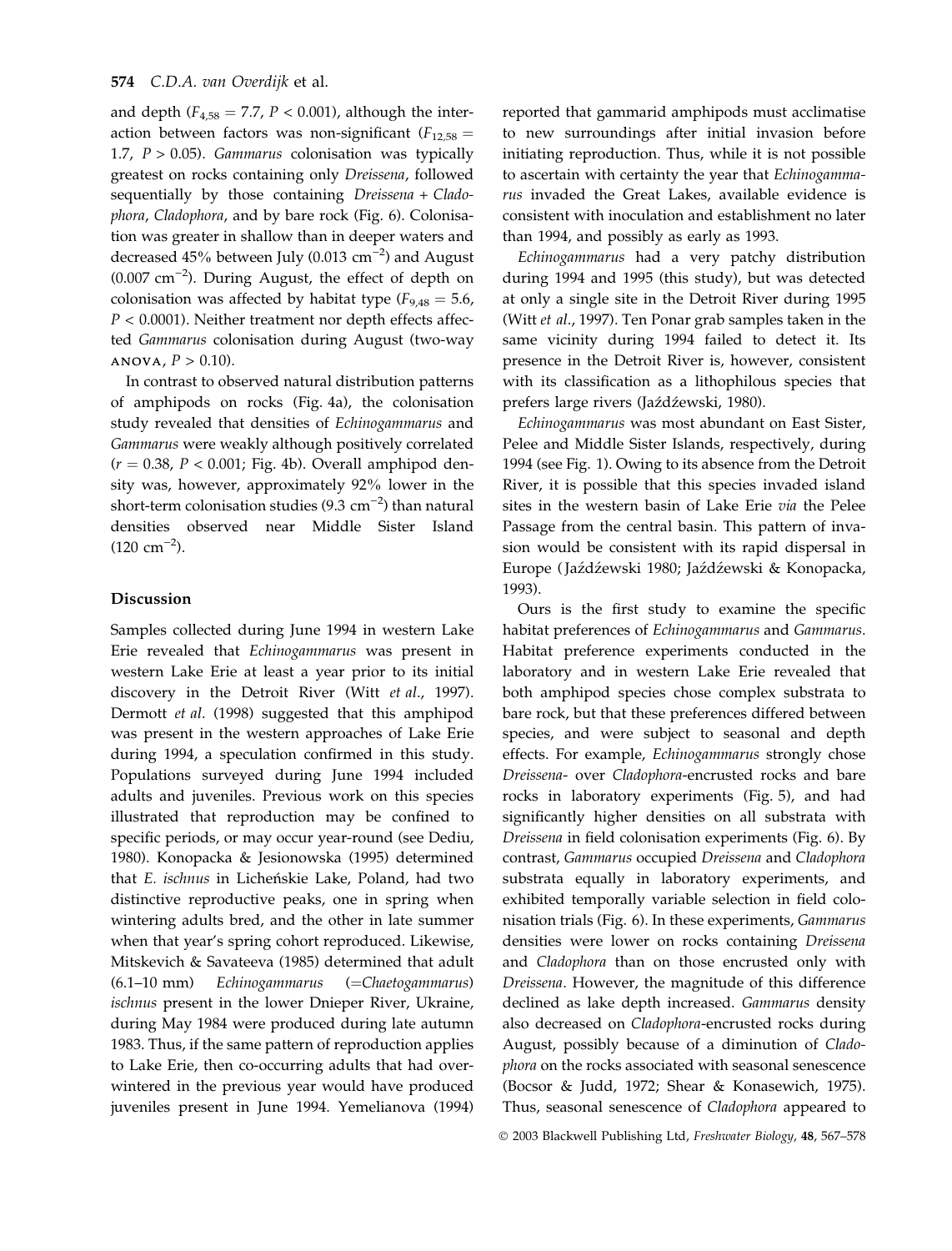influence habitat suitability for Gammarus. Our findings support González & Downing's (1999) contention that amphipods preferred complex habitats in Lake Erie, although they reported a 'combined response' for the species and did not include Cladophoraencrusted habitats in their study. González & Downing (1999) also reported that amphipods preferred complex substrata to bare rocks only in late summer, a conclusion opposite to that reported here.

The strong association of Echinogammarus with Dreissena has been established by other researchers (Köhn & Waterstraat, 1990; Pinkster, 1993; Konopacka & Jesionowska, 1995; Stewart, Miner & Lowe, 1998a,b,c, 1999; González & Downing, 1999; Burkart, 1999; Bially & MacIsaac 2000). Köhn & Waterstraat (1990) suggested that Echinogammarus exploited ostracods that occur in abundance within Dreissena colonies. All fauna were removed from rocks prior to laboratory and field experiments, thus this reason cannot account for the strong choice for Dreissena revealed here. It is more likely that Echinogammarus benefits from Dreissena either by reduced vulnerability to fish predators (Pinkster, 1993; Konopacka & Jesionowska, 1995; González & Downing, 1999; Burkart, 1999; Stewart et al., 1999) or enhanced food supply associated with Dreissena faeces and pseudofaeces (Köhn & Waterstraat, 1990; Burkart, 1999; C. van Overdijk, unpubl. data). Invasion and dispersal of Echinogammarus in the Great Lakes appears to have been facilitated by prior invasion and establishment of Dreissena, consistent with the 'invasional meltdown' hypothesis (Ricciardi 2001).

Many previous studies have demonstrated a high density of Gammarus amongst Dreissena colonies (Dusoge, 1966; Dermott et al., 1993; Griffiths, 1993; Bruner, Fisher & Landrum, 1994; Stewart & Haynes, 1994; Wisenden & Bailey, 1995; Botts et al., 1996; Ricciardi et al., 1997; Strayer, Smith & Hunter, 1998; Burkart, 1999; Bially & MacIsaac 2000). As with Echinogammarus, Gammarus may benefit from Dreissena because of enhanced food supply, a reduced risk of fish predation, or reduced abiotic stress (Dermott et al., 1993; Kuhns & Berg, 1999).

Gammarus occupied Cladophora-encrusted rocks in both laboratory and field experiments, consistent with reports from previous studies (Clemens, 1950; Bocsor & Judd, 1972; Barton & Hynes, 1976; Delong, Summers & Thorp, 1993; Stewart & Haynes, 1994; Summers et al., 1997; Dermott et al., 1998). Cladophora provides Gammarus with refuge from predators and abiotic stresses, as well as a food source, particularly if the growth of the alga is prolific (Clemens, 1950).

#### Amphipod community changes

Our temporal study illustrates that the amphipod community in western Lake Erie has changed dramatically with the introduction of Echinogammarus (Fig. 3), and that the density of Gammarus is lower than the density (33.2  $\text{cm}^{-2}$ ) reported by Stewart *et al*. (1998a) in August after the Dreissena invasion. The density of Echinogammarus was almost always higher than that of Gammarus in the field survey, except during 1994. Previous studies have predicted (Witt et al., 1997) or demonstrated (Dermott et al., 1998; Stewart et al., 1998c; Burkart, 1999) replacement of Gammarus by Echinogammarus on Dreissena substrata. Our laboratory experiment and field colonisation experiments failed to detect interspecific competition, while long-term census data at Middle Sister Island provides weak evidence in support of it. These seemingly contradictory results may be reconciled by considering amphipod densities in each of the studies. Laboratory and field colonisation studies involved amphipod densities up to 10 times lower than those reported from surveys at Middle Sister Island. If interspecific interactions were densitydependent, then competitive interactions might require densities higher than those observed in our laboratory and short-term colonisation experiments (e.g. Fig. 4b). It is not yet clear if replacement of Gammarus by Echinogammarus is occurring via exploitative competition for habitat, interference competition, or some other mechanism. Mature Echinogammarus are at least as large as mature Gammarus, and appear more active and aggressive (C. van Overdijk, pers. observ.). Thus, behavioural differences may accentuate, or be the source of, habitat preferences. Incubation of amphipods in single- and mixed-species cultures in small vials resulted in greater cannibalism by Gammarus than by Echinogammarus, and each species preyed on the other at low frequency (I. Grigorovich, unpubl. data). Consequently, the temporal pattern of species replacement ongoing in the Great Lakes may be attributable to competition for preferred substrata, but not to predation by other amphipods.

Gammarus and Echinogammarus densities tended to be higher at nearshore than more offshore sites in the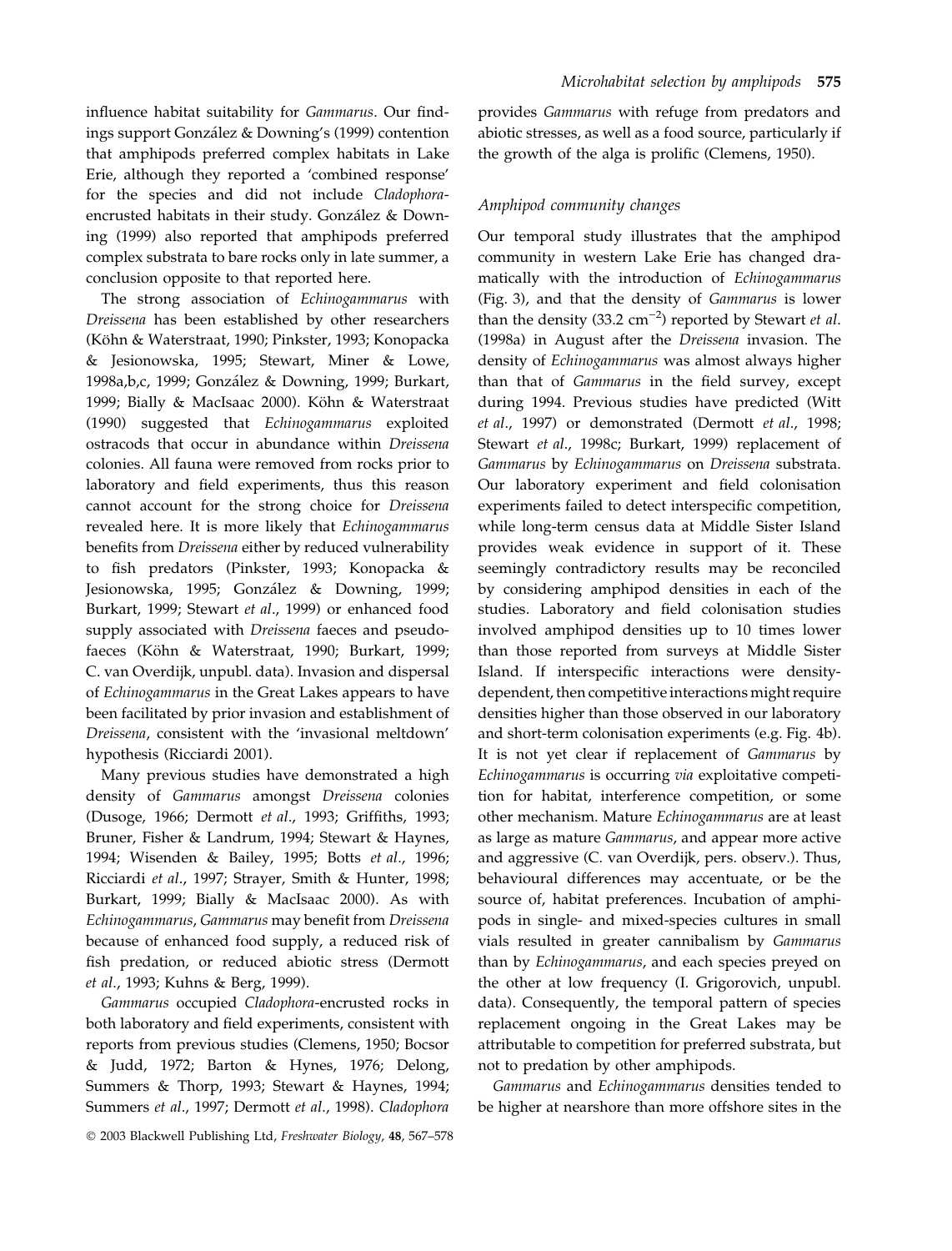colonisation experiment (Fig. 6), and during the temporal survey in 1998. This pattern may reflect the short-term (72 h) nature of the colonisation experiment, or may be a by-product of spatial variation in vulnerability to fish predation. Kuhns & Berg (1999) reported that round gobies (N. melanostomus) in Lake Michigan decreased the abundance of non-mussel invertebrates, including gammarid amphipods, by 44%. Other researchers in the Great Lakes and Europe have reported consumption of amphipods by round gobies (Shorygin, 1952; Jude & Deboe, 1996; Dubs & Corkum, 1996), smallmouth bass (Micropterus dolomieui (Lecepede)) and rock bass (Ambloplites rupestris (Rafinesque)) (Stewart et al., 1999). Moreover, Diggins et al. (2002) detected in laboratory tank studies that round gobies prefer amphipods and that their consumption rate decreased amongst bare rocks. It is not clear, however, whether fish predation regulates amphipod abundance or species composition on complex substrata in the Great Lakes.

In summary, E. ischnus was present in western Lake Erie in 1994, a year before its reported discovery. Based on the size distribution of the population present during June 1994, it seems likely that the species invaded Lake Erie as early as 1993. Echinogammarus has a very strong affinity for Dreissenaencrusted rocks, and has largely displaced G. fasciatus, which has a weaker preference for this substratum. A colonisation experiment suggested that densities of the two species are weakly, but positively, correlated when amphipod densities are low, although longterm field patterns revealed an inverse pattern of abundances at higher densities. Finally, establishment and dispersal of Echinogammarus in the Great Lakes may have been facilitated by Dreissena, consistent with the 'invasional meltdown' hypothesis of Ricciardi (2001).

# Acknowledgments

We thank Jason Postill and Emily Awad for field and laboratory assistance. Comments by Drs I. M. Weis, G. D. Haffner and I. Al-Aasm improved the study. This study was supported financially by research and equipment grants from NSERC to HJM and JJHC, and by a Premier's Research Excellence Award to HJM. We are grateful to anonymous reviewers for helpful comments on the manuscript.

# References

- Barton D.R. & Hynes H.B.N. (1976) The distribution of amphipoda and isopoda on the exposed shores of the Great Lakes. Journal of Great Lakes Research, 2, 207–214.
- Bially A. & MacIsaac H.J. (2000) Fouling mussels (Dreissena spp.) colonize soft sediments in Lake Erie and facilitate benthic invertebrates. Freshwater Biology, 43, 85–97.
- Bij de Vaate A., Jaźdźewski K., Ketelaars H.A.M., Gollasch S. & Van der Velde G. (2002) Geographical patterns in range extension of Ponto-Caspian macroinvertebrate species in Europe. Canadian Journal of Fisheries and Aquatic Sciences, 59, 1159–1174.
- Bocsor J.G. & Judd J.H. (1972) Effect of paper plant pollution and subsequent abatement on a littoral macroinvertebrate community in Lake Ontario: preliminary survey, pp. 21–34. Proceedings of the 15th Conference on Great Lakes Research.
- Botts P.S., Patterson B.A. & Schlosser D.W. (1996) Zebra mussel effects on benthic invertebrates: physical or biotic? Journal of the North American Benthological Society, 15, 179–184.
- Bruner K.A., Fisher S.W. & Landrum P.F. (1994) The role of the zebra mussel, (Dreissena polymorpha), in contaminant cycling. II. Zebra mussel contaminant accumulation from algae and suspended particles, and transfer to the benthic invertebrate, Gammarus fasciatus. Journal of Great Lakes Research, 20, 735–750.
- Burkart G.A. (1999) Zebra mussel mediation of habitat use by native and exotic amphipods: importance of food availability and predation risk. Masters Thesis, Wright State University, OH, USA.
- Clemens H.P. (1950) Life cycle and ecology of Gammarus Fasciatus Say. The Ohio State University, Columbus, Ohio.
- Dediu I.I. (1980) Amphipods of fresh and brackish waters of the southwestern USSR. Shtiintsa, Kishinev, Mold. (in Russian).
- Delong M.D., Summers R.B. & Thorp J.H. (1993) Influence of food type on the growth of riverine amphipod, Gammarus fasciatus. Canadian Journal of Fisheries and Aquatic Sciences, 50, 1891–1896.
- Dermott R., Mitchell J., Murray I. & Fear E. (1993) Biomass and production of zebra mussels (Dreissena polymorpha) in shallow waters of Northeastern Lake Erie. In: Zebra Mussels: Biology, Impacts and Control (Eds T.F. Nalepa & D.W. Schloesser), pp. 399–413. Lewis Publishers, Boca Raton.
- Dermott R., Witt J., Um Y.M. & González M. (1998) Distribution of the Ponto-Caspian amphipod Echinogammarus ischnus. the Great Lakes and replace-

2003 Blackwell Publishing Ltd, Freshwater Biology, 48, 567–578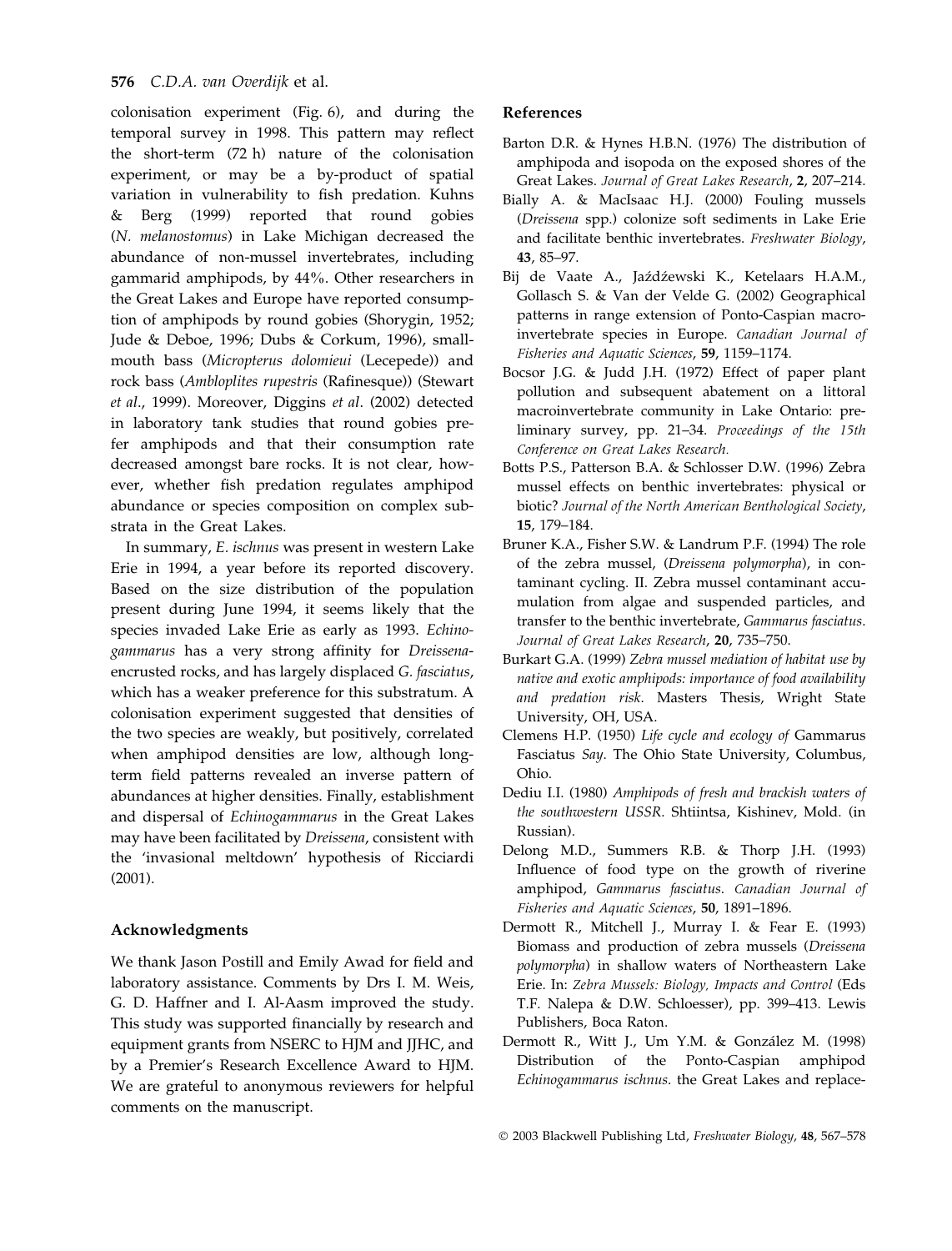ment of native Gammarus fasciatus. Journal of Great Lakes Research, 24, 442–452.

- Diggins T.P., Kaur J., Chakraborti R.K. & DePinto J.V. (2002) Diet choice by the exotic round goby (Neogobious melanostomus) as influenced by prey motility and environmental complexity. Journal of Great Lakes Research, 28, 411–420.
- Dubs D.O.L. & Corkum L.D. (1996) Behavioral interactions between round gobies (Neogobius melanostomus) and mottled sculpins (Cottus bairdi). Journal of Great Lakes Research, 22, 838–844.
- Dusoge K. (1966) Composition and interrelations between macrofauna living on stones in the littoral of Mikolajskie Lake. Ekologia Polska Seria A, 39, 755–763.
- González M. & Downing A. (1999) Mechanisms underlying amphipod responses to zebra mussel (Dreissena polymorpha) invasion and implications for fish–amphipod interactions. Canadian Journal of Fisheries and Aquatic Sciences, 56, 679–685.
- Griffiths R.W. (1993) Effects of zebra mussels (Dreissena polymorpha) on the benthic fauna of Lake St Clair. In: Zebra Mussels: Biology, Impacts and Control (Eds T.F. Nalepa & D.W. Schloesser), pp. 415–437. Lewis Publishers, Boca Raton.
- Grigorovich I.A., Gray D.K., Duggan I.C., Colautti R.I. & MacIsaac H.J. (2003) Lake Superior: an invasion hotspot? Hydrobiologia, in press.
- Jaźdźewski K. (1980) Range extensions of some Gammaridean species in European inland waters caused by human activity. Crustaceana, 6 (Suppl.), 84-107.
- Jaźdźewski K. & Konopacka, A. (1993) Survey and distribution of Crustacea Malacostraca in Poland. Crustaceana, 65, 176–191.
- Jude D.J. & Deboe S.F. (1996) Possible impact of gobies and other introduced species on habitat restoration efforts. Canadian Journal of Fisheries and Aquatic Sciences, 53, 136–141.
- Köhn J. & Waterstraat A. (1990) The amphipod fauna of Lake Kummerow (Mecklenburg, German Democratic Republic) with reference to Echinogammarus ischnus Stebbing, 1899. Crustaceana, 58, 74–82.
- Konopacka A. & Jesionowska K. (1995) Life history of Echinogammarus ischnus (Stebbing, 1898) (Amphipoda) from artificially heated Licheńskie Lake (Poland). Crustaceana, 68, 341–349.
- Kuhns L.A. & Berg M.B. (1999) Benthic invertebrate community responses to round goby (Neogobius melanostomus) and zebra mussel (Dreissena polymorpha) invasion in southern Lake Michigan. Journal of Great Lakes Research, 25, 910–917.
- MacIsaac H.J. (1996) Population structure of an introduced species (Dreissena polymorpha) along a waveswept disturbance gradient. Oecologia, 105, 484–492.
- 2003 Blackwell Publishing Ltd, Freshwater Biology, 48, 567–578
- Mills E.L., Leach J.H., Carlton J.T. & Secor C.L. (1993) Exotic species in the Great Lakes: a history of biotic crises and anthropogenic introductions. Journal of Great Lakes Research, 19, 1–54.
- Mitskevich O.I. & Savateeva E.B. (1985) Biological features of the two forms of Chaetogammarus ischnus (Stebb.): perspectives for acclimatization in lakes of the northwest USSR. Sbornik Nauchnykh Trudov Gosudarstvennogo Nauchno-Issledovatelskogo Instituta Ozernogo I Rechnogo Rybnogo Khoziaistva (Gosniorh), 232, 35–46. (in Russian).
- Nalepa T.F., Schlosser D.W., Pothoven S.A., Hondorp D.W., Fanslow D.L., Tuchman M.L. & Fleischer G.W. (2001) First finding of the amphipod Echinogammarus ischnus and the mussel Dreissena bugensis in Lake Michigan. Journal of Great Lakes Research, 27, 384–391.
- Pinkster S. (1993) A revision of the genus Echinogammarus Stebbing, 1899 with some notes on related genera (Crustacea, Amphipoda). Memorie Del Museo Civico Di Storia Naturale, pp. 1–185.
- Reid D.F. & Orlova M.I. (2002) Geological and evolutionary underpinnings for the success of Ponto-Caspian species invasions in the Baltic Sea and North American Great Lakes. Canadian Journal of Fisheries and Aquatic Sciences, 59, 1144–1158.
- Ricciardi A. (2001) Facilitative interactions among aquatic invaders: is an 'invasional meltdown' occurring in the Great Lakes? Canadian Journal of Fisheries and Aquatic Sciences, 58, 2513–2525.
- Ricciardi A. & MacIsaac H.J. (2000) Recent mass invasion of the North American Great Lakes by Ponto-Caspian species. Trends in Ecology and Evolution, 15, 62-65.
- Ricciardi A., Whoriskey F.G. & Rasmussen J.B. (1997) The role of the zebra mussels (Dreissena polymorpha) in structuring macroinvertebrate communities on hard substrata. Canadian Journal of Fisheries and Aquatic Sciences, 54, 2596–2608.
- Shear H. & Konasewich D.E. (1975) Cladophora in the Great Lakes. pp. 1–179. Great Lakes Research Advisory Board, International Joint Commission.
- Shorygin A.A. (1952) The Feeding and Food-Relationships of the Fishes in the Caspian Sea (Acipenseridae, Cyprinidae, Gobiidae, Percidae & Predatory Herrings). Pishchepromizdat, Moscow (in Russian).
- Stewart T.W. & Haynes J.H. (1994) Benthic macroinvertebrate communities of southwestern Lake Ontario following invasion of Dreissena. Journal of Great Lakes Research, 20, 479–493.
- Stewart T.W., Miner J.G. & Lowe R.L. (1998a) Quantifying mechanisms for zebra mussel effects on benthic macroinvertebrates: organic matter production and shell-generated habitat. Journal of the North American Benthological Society, 17, 81–94.